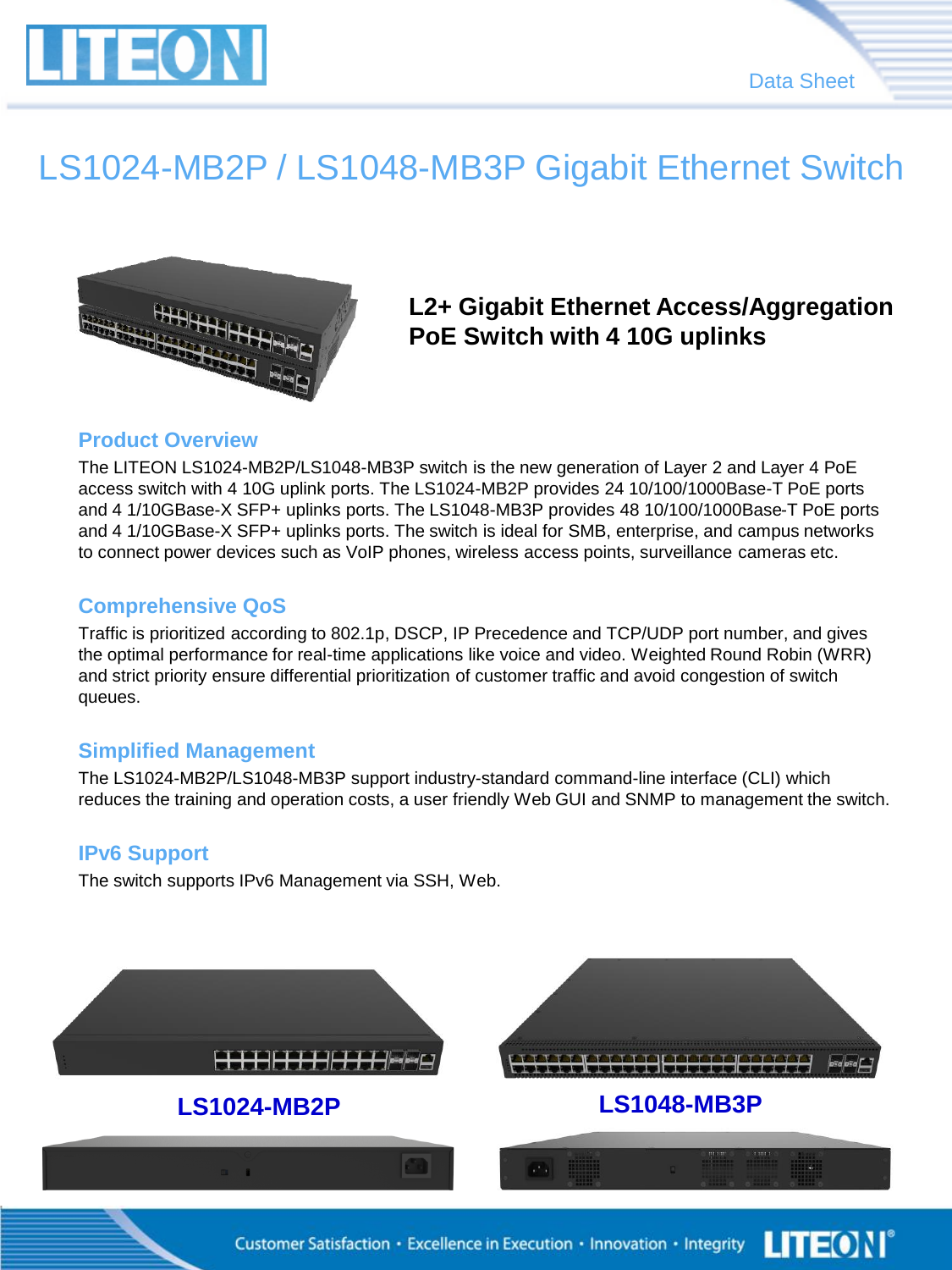

# LS1024-MB2P / LS1048-MB3P Gigabit Ethernet Switch

### **Product Specification**

| <b>Description</b>              | <b>Specification</b>                                                                                                                                                                                                                                                                                                                                                                                                                                                                       |
|---------------------------------|--------------------------------------------------------------------------------------------------------------------------------------------------------------------------------------------------------------------------------------------------------------------------------------------------------------------------------------------------------------------------------------------------------------------------------------------------------------------------------------------|
| Physical                        | 24/48 10/100/1000Base-T Ports<br>$\cdot$ 4 1/10G SFP+ Ports<br>1 RJ45 Type Console Port<br>1 USB Type A Port                                                                                                                                                                                                                                                                                                                                                                               |
| <b>Layer 2 Features</b>         | Flow Control: IEEE 802.3x<br>Switching Mode: Store-and-Forward<br>• Spanning Tree Protocol (802.1D, 802.1W, & 802.1S), Fast<br>Forwarding, Auto Edge, BPDU Guard<br>• VLANs (802.1Q tagged based and port-based up to 4093),<br>Private VLAN, Voice VLAN<br>· Storm Control (Broadcast, Unknown Multicast, Unknown Unicast)<br>• IGMP Snooping v1/v2/v3, IGMP Immediate Leave<br>• Link Aggregation: LACP and Cisco EtherChannel Liked (Load<br>balance support)<br>• MLD Snooping $v1/v2$ |
| <b>QoS</b> (Quality of Service) | Priority Queues : 8 queues<br>٠<br>Scheduling for Priority Queue : WRR, Strict and Hybrid (WRR+Strict)<br>COS : IP Precedence & IP DSCP<br>DiffServ<br>AutoVoIP                                                                                                                                                                                                                                                                                                                            |
| <b>Security</b>                 | Static and dynamic Port Security (MAC-Locking)<br>• 802.1x: Port-Based, VLAN Assignment, Guest VLAN,<br>Unauthenticated VLAN, QoS Assignment<br>$\cdot$ ACL : L2/L3/L4<br>$\cdot$ IPv6 ACL : L3/L4<br>• RADIUS & TACACS+<br>SSH $v1.5/v2.0$<br>• Local and Remote Authentication, Remote Authentication via<br><b>RADIUS &amp; TACACS+</b><br>• DHCP Snooping<br><b>MAC</b> Filter<br>Dynamic ARP Inspection (DAI)                                                                         |
| <b>Layer 3 Features</b>         | ARP<br><b>Static Route</b>                                                                                                                                                                                                                                                                                                                                                                                                                                                                 |

**LITEON**® Customer Satisfaction · Excellence in Execution · Innovation · Integrity